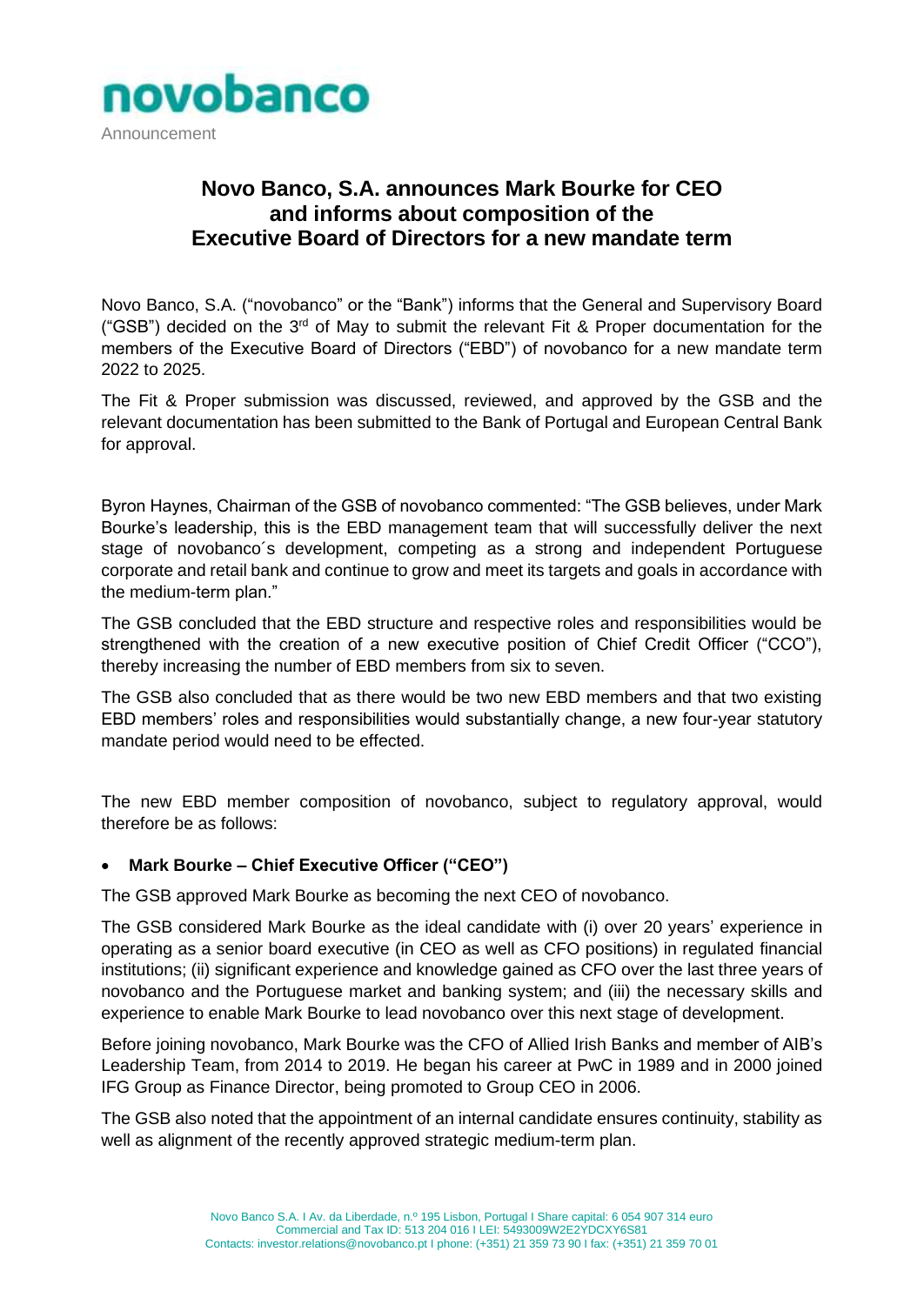

Announcement

# • **Leigh Bartlett – Chief Financial Officer ("CFO")**

The GSB approved Leigh Bartlett as becoming the next CFO of novobanco.

Leigh Bartlett has been the CEO of Masthaven Bank since 2020, after being the bank's CFO from 2019 to 2020. He has previously been CFO of RBS UK Retail and RBS Insurance between 2008 to 2011, Westpac Banking Corporation CFO from 2011 to 2015, and Williams & Glyn (RBS Group) CFO between 2015 to 2017. He has also been CFO at FNZ Group after 2017.

After undergoing a robust search process, the GSB agreed that Leigh Bartlett is the best candidate that fits the required criteria and highlighted the fact that novobanco was able to attract and hire a new CFO of a high-calibre with his knowledge, expertise, and experience with over 15 years working as a CFO in the financial services industry, demonstrates the significant progress that novobanco has made in recent years.

# • **Luís Ribeiro – Chief Commercial Officer Retail ("CCOR")**

Luís Ribeiro maintains his existing roles and responsibilities as CCOR. He was first appointed and approved EBD member of novobanco as CCOR in September 2018.

Luís Ribeiro has over 25 years of experience in the commercial area with the Bank, and particularly in the retail segment, having assumed the leadership of medium corporates and SMEs department (South) from 2015 to 2018. Since 2018, he has been the Chief Commercial Officer Retail of novobanco. Throughout his career path Luís Ribeiro had the opportunity to participate in several strategic, restructuring and innovative projects addressing new client segmentation approaches, innovative concept for branches, new commercial models, integration of acquired businesses, among others. Luís Ribeiro has top management experience developed after several years in senior management roles, leading large teams.

With this new EBD mandate term, Luís Ribeiro continues to successfully develop and grow novobanco´s Retail and Small Business franchise through omnichannel distribution, as part of which the bank has been revamping its branch network, re-designing face-to-face service experience, and at the same time implementing digital transformation of the customer journeys and back-office functions.

#### • **Andrés Baltar – Chief Commercial Officer Corporate ("CCOC")**

Andrés Baltar maintains his existing roles and responsibilities as CCOC. He was first appointed and approved EBD member of novobanco as CCOC in December 2020.

Andrés Baltar has a deep knowledge in Corporate Banking, with over twenty years of experience at Barclays Bank and novobanco. During these years, he worked in different projects in Portugal and prior to joining novobanco he was the Head of Corporate Banking Barclays Europe. In this role, he was Member of the Executive Committee of Barclays Europe and has been part of different committees like Risk and Control, Asset and Liability, and Loans and Capital.

With this new EBD mandate term, Andrés Baltar is set to continue to successfully develop and grow novobanco´s corporate and SME franchise, which holds a leadership position within the Portuguese corporate sector. He will establish a separate Credit Underwriting department, highlighting the growing importance of an already existing capability, role, and responsibility, reflecting increased business activity.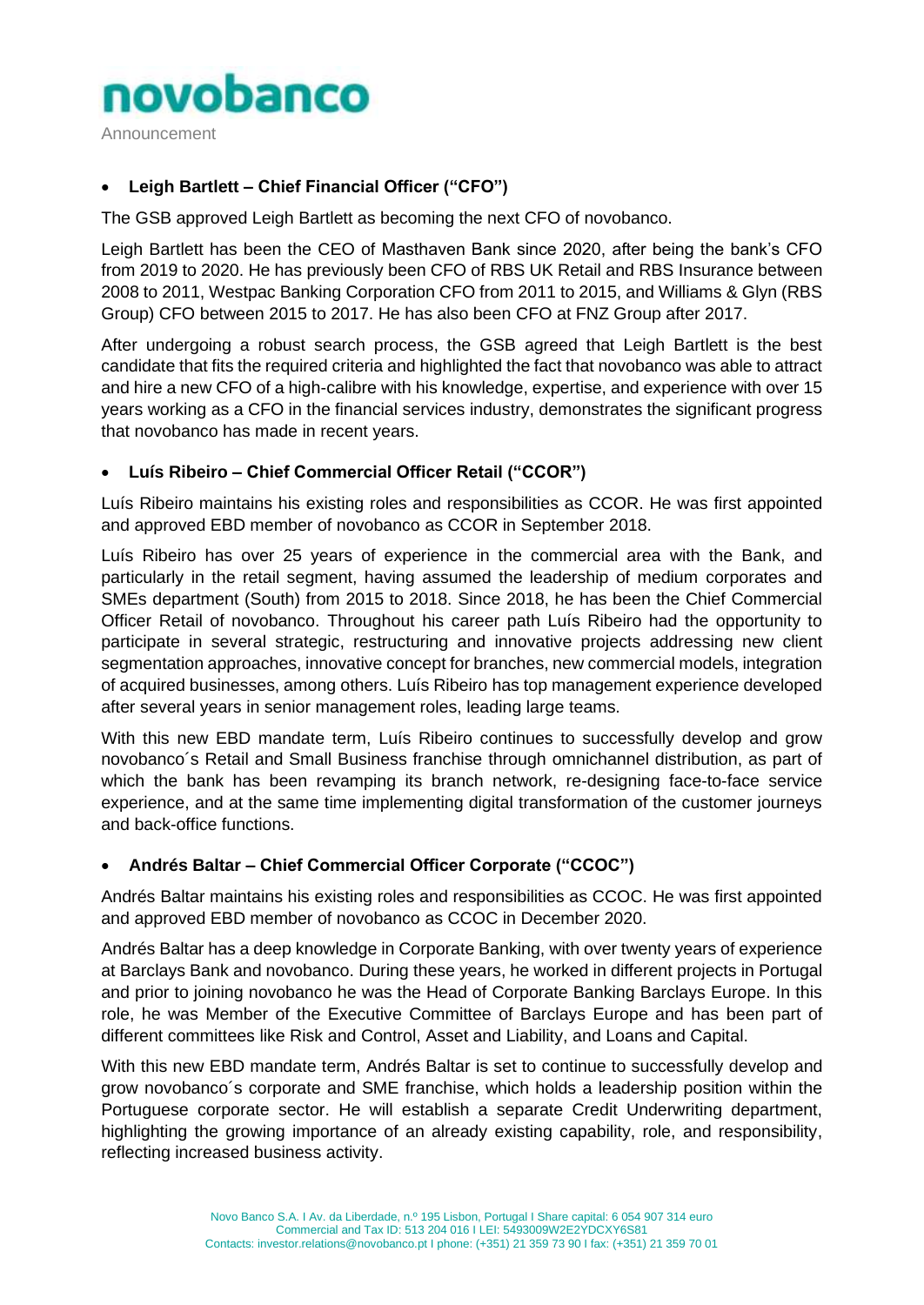

Announcement

# • **Luísa Soares da Silva – Chief Legal Compliance Officer ("CLCO")**

Luísa Soares da Silva maintains her existing roles and responsibilities as CLCO. She was first appointed and approved EBD member of novobanco as CLCO in April 2017.

Before joining the EBD of novobanco in 2017, Luísa Soares da Silva had already more than 25 years of professional experience, as lawyer and partner, in Morais Leitão, Galvão Teles, Soares da Silva & Associados, one of the main Portuguese law firms. Areas of expertise include providing legal assistance to credit institutions and insurances companies in a broad range of aspects of their business activity including banking activity and regulatory (Portuguese and European), compliance, corporate, group governance and operational restructurings, mergers and acquisitions.

# • **Carlos Brandão – Chief Risk Officer ("CRO")**

The GSB approved Carlos Brandão as becoming the next CRO of novobanco.

Carlos Brandão is since July 2017 the Head of Risk of the bank, reporting into the current CRO. He has been identified as a key talent and the successor to the current CRO over the last few years through the internal annual succession plan process. He has worked as a Risk Director at Banco Santander Totta as well as the CRO and CEO at Barclays Bank in Portugal, prior to joining novobanco.

Carlos Brandão will assume all the current roles and responsibilities of the CRO, including Head of Global Risk, Rating models including ESG taxonomy, Model Validation Office and Cyber Security Office.

The GSB considers Carlos Brandão has the necessary skills and capabilities to be promoted to the EBD as the next CRO.

#### • **Rui Fontes – Chief Credit Officer ("CCO")**

The GSB approved Rui Fontes as CCO, a new executive board position at novobanco.

Rui Fontes will be responsible for credit related (particularly with respect to Large Corporations and SMEs) matters, including recovery. This enhanced credit function within novobanco will be responsible for driving compliance with the latest regulations and standards in credit issued by ECB/EBA.

The existing departments of Credit Recovery Corporate, Credit Recovery Retail & Credit that currently report to the CEO will transfer to the CCO. In addition, Business Monitoring (Workout) that currently reports to the CCOC will transfer to the CCO. This ensures that restructuring and workout skills are concentrated under one EBD member's responsibility.

Rui Fontes has deep institutional knowledge of novobanco, the Portuguese market and particularly the corporate and SME customers and market-place. He has operated in an executive function as CRO since 2017.